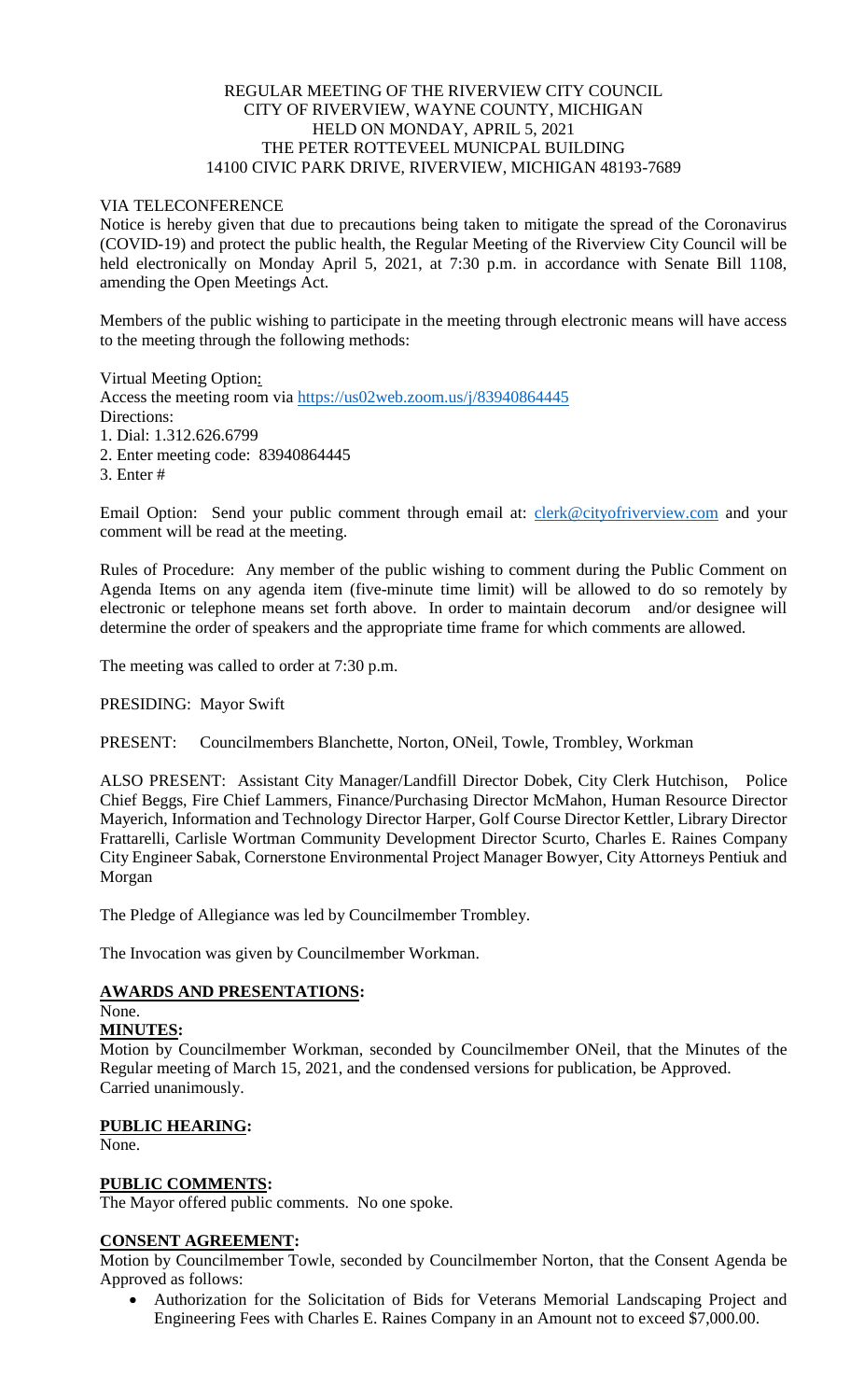## **RESOLUTIONS:**

Motion by Councilmember Workman, seconded by Councilmember Norton, that Resolution No. 21-09 Amending the Departmental Fee Schedule for Various City Departments: City Clerk, Finance, Police, Purchasing, Public Services, Fire Safety and Prevention, to add Mobile Food Vending Unit Fees, be Adopted.

#### RESOLUTION NO. 21-09

#### RESOLUTION AMENDING DEPARTMENTAL FEE SCHEDULE

WHEREAS, fees shall be established by city council resolution per the City Charter for the city clerk's business and miscellaneous fees and the department of public service fees; and

WHEREAS, the City of Riverview has created ordinance 720 to regulate mobile food vending units.

## NOW, THEREFORE, BE IT RESOLVED that the fees for the Mobile Food Vending Permit be established as follows to the Departmental Fee Schedule:

#### Fee Schedule

Mobile Food Vending Fee is non-refundable once a permit has been issued by the city clerk; permits are valid for the month it is issued for and shall not be prorated. A business which is on the City's tax rolls with their own mobile food vending unit whose normal business includes the sale of food and/or beverages (non-alcoholic) is exempt from this fee. All mobile food vending units shall register by application for a permit to the city clerk as follows:

- One Month Fee: \$50.00 serving to the general public on city or commercial or business property.
- Private Property: 1 Day Event Registration Permit: No fee, liability insurance with City of Riverview added insured. Private event only (party guests, employees. General Public cannot be served.
- City Property Approved Private Event: 1 Day Event Registration Permit: No fee, liability insurance with City of Riverview added insured. Private event only (party guests, or business employees. General Public cannot be served.
- Event/Festival Single Event Fee: Special Event Application subject to event fee.
- Event/Festival Annual Event Fee: Special Event Application subject to event fee

YEAS: Mayor Swift, Councilmembers Blanchette, Norton, ONeil, Towle, Trombley, Workman NAYS: None EXCUSED: None.

ADOPTED this 5th day of April, 2021.

ATTEST:

Andrew M. Swift, Mayor

\_\_\_\_\_\_\_\_\_\_\_\_\_\_\_\_\_\_\_\_\_\_\_\_\_\_\_\_\_\_\_\_\_\_\_

\_\_\_\_\_\_\_\_\_\_\_\_\_\_\_\_\_\_\_\_\_\_\_\_\_\_\_\_\_\_\_\_\_\_\_

I, Cynthia M. Hutchison, duly authorized City Clerk of the City of Riverview, do hereby certify the foregoing Resolution is a true copy of a resolution adopted by the Riverview City Council at their regular meeting of April 5, 2021.

 $(S E A L)$ 

Cynthia M. Hutchison, City Clerk

# **ADMINISTRATION**:

None.

## **ORDINANCES:**

Motion by Councilmember Trombley, seconded by Councilmember Towle, that the Clerk be Authorized to give the **Second Reading**, by Title Only, of Proposed **Ordinance No. 720**, an Ordinance to Amend Chapter 14, "Businesses," to add "Mobile Food Vending Units," be Adopted. Carried unanimously.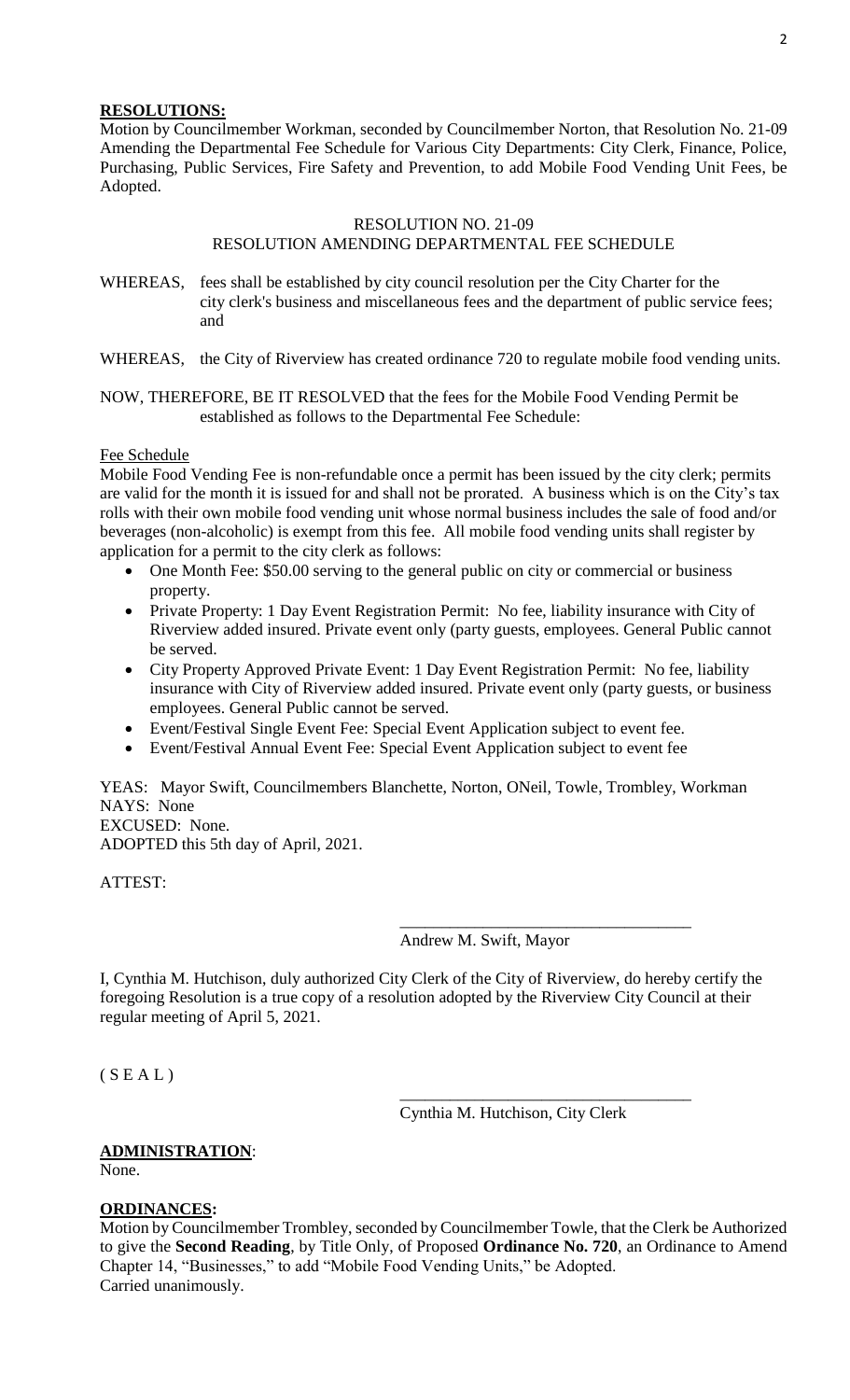#### PROPOSED ORDINANCE NO. 720

## AN ORDINANCE TO AMEND CHAPTER 14, "BUSINESSES", OF THE RIVERVIEW CODE, BY THE ADDITION OF ARTICLE XV, "MOBILE FOOD VENDING UNITS", TO ALLOW AND REGULATE THE OPERATION OF MOBILE FOOD VENDING UNITS IN THE CITY

#### THE CITY OF RIVERVIEW ORDAINS:

ARTICLE I. Adoption: That Article XV, "Mobile Food Vending Units", is hereby adopted and added to Chapter 14 "Businesses", to hereafter read as follows:

## CHAPTER 14 BUSINESSES ARTICLE XV. MOBILE FOOD VENDING UNITS

Sec. 14-700. - Purpose and intent.

It is the purpose and intent of this article to permit the operation of Mobile Food Vending Units that add to the vibrancy and desirability of the city, while providing a framework under which such businesses operate; and to protect the public health, safety and welfare of the city, its residents and visitors.

Sec. 14-701. - Definitions.

*"Mobile Food Vending."* Shall mean vending, serving, or offering for sale food and/or beverages from a mobile food vending unit which meets the definition of a Food Service Establishment under Public Act 92 of 2000, which may include the ancillary sales of branded items consistent with the food, such as a t- shirt that bears the name of the organization engaged in mobile food vending.

*"Mobile Food Vending Vehicles or Units."* Any motorized or non-motorized vehicle, trailer, stand, cart, or other device designed to be portable and not permanently attached to the ground from which food is served or offered for sale.

*"Operate."* All activities associated with the conduct of business, including set up and take down.

*"Permit."* A permit issued under this article, as required for operation of a Mobile Food Vending Unit.

*"Stationary"* Any Mobile Food Vending Unit that is not immobilized or that remains in the same location for greater than 15 minutes.

*"Vendor."* Any person(s) engaged with or employed by a Mobile Food Vending Unit.

#### Sec. 14-702. - Scope.

The provisions of this article apply to mobile food vehicles engaged in the business of cooking, preparing and distributing food or beverage with or without charge upon or in public and private restricted spaces. This article does not apply to vehicles which dispense food and that move from place to place and are stationary in the same location for no more than 15 minutes at a time, such as ice cream trucks, or food vending pushcarts and stands located on sidewalks.

Sec. 14-703. - Permit required, duration and non-transferable.

(a) General. No vendor shall engage in Mobile Food Vending without a permit from the city clerk authorizing such vending. The city clerk shall prescribe the form of such permits and application for such permit. All permits shall be prominently displayed on the mobile food vending unit. No vending through a mobile food vending unit of food and/or other human consumables shall be permitted unless it meets the definition of mobile food vending as defined by this ordinance. A permit issued under this article shall not be transferable from person to person. A permit is valid for one mobile food vending unit and shall not be transferred between mobile food vending units.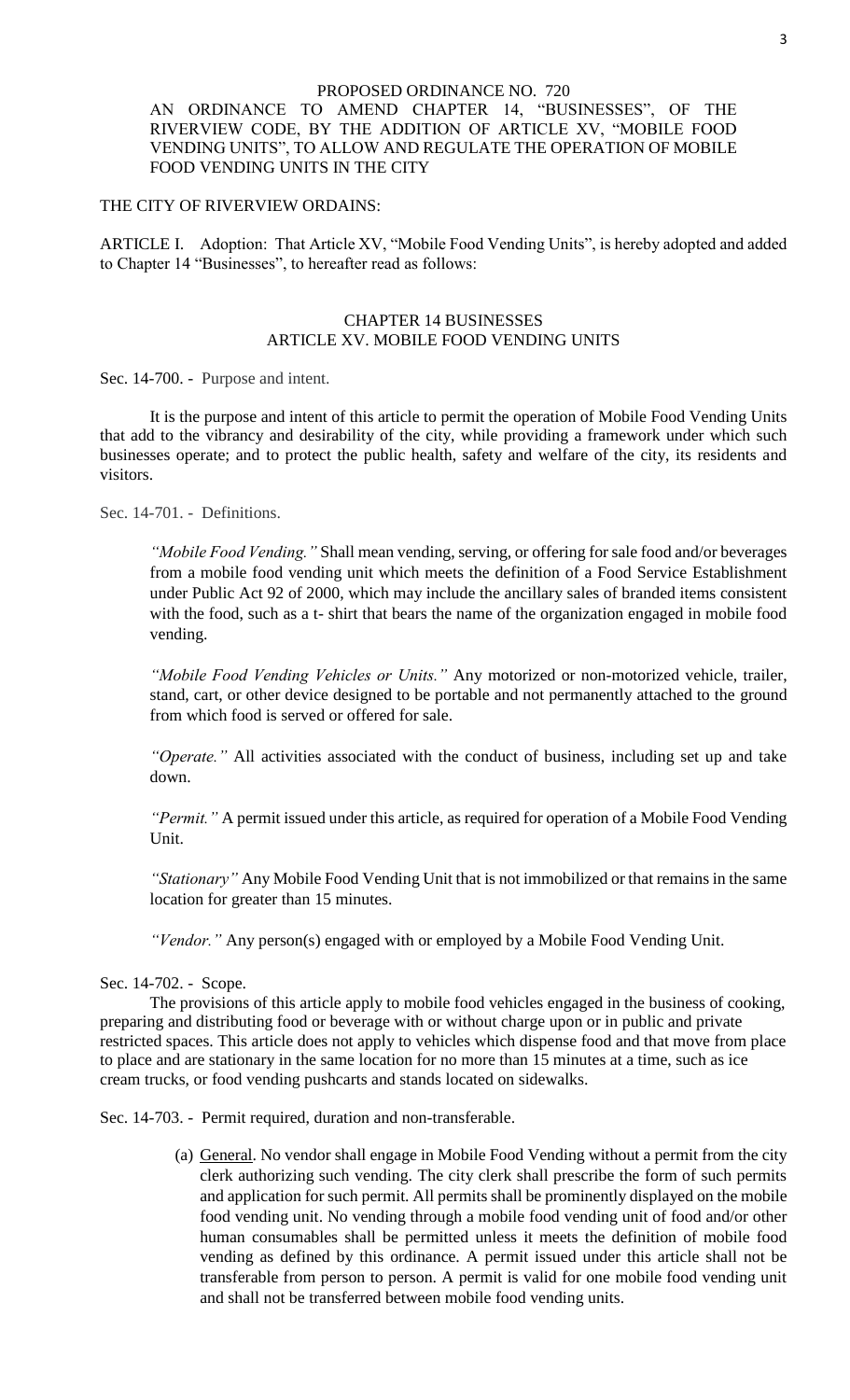(b) Permit duration. A permit allows the vendor to operate in the city for thirty (30) days.

Sec. 14-704. - Permit application.

The permit application shall include the following:

- (a) Name, signature, phone number, email contact and business address of the applicant.
- (b) A description of the preparation methods and food product offered for sale including the intended menu.
- (c) Information on the mobile food vehicle to include year, make and model of the vehicle and dimensions, which shall not exceed thirty (30) feet in length and ten (10) feet in width.
- (d) Information setting forth the proposed hours of operation, area of operations, plans for power access, water supply and wastewater disposal.
- (e) Copies of all necessary licenses or permits issued by the Wayne County Health Department, including a copy of the "letter of intent" provided to Wayne County.
- (f) Copy of vendor's valid driver's license, current vehicle registration, and insurance including automobile liability coverages as follows:
	- 1) Proof of General Comprehensive Liability policy with limits of no less than \$1 million Combined Single Limit Coverage issued by an insurer licensed to do business in the State of Michigan and which names the city as an additional insured.
	- 2) Proof of Public Liability and Property Damage motor vehicle policy with limits of no less than \$1 million issued by an insurer licensed to do business in the State of Michigan.
- (g) Signed statement that the permit holder shall indemnify and hold harmless the city, its officers and employees for any claims, damages, or injuries to persons or property which arise out of any activity by the permit holder, its employees, or agents carried on under terms of the permit.
- (h) A Special Event/Festival desiring to operate an event/festival featuring mobile food vending units shall make written application for a permit to the recreation director and include all the information required under this article for individual mobile vending units in the Special event/festival application.

Sec. 14-705. - Permit categories.

Individual – This permit category is for one vendor operating one (1) mobile food vending unit.

Special Event/Festival – This permit category is for an Event or Festival that will have multiple mobile food vending units on site for a designated time frame in association with an approved Event or Festival in the city.

- Sec. 14-706. Permit exemptions.
	- (a) Events, parties, or other activities on private property that require catering or a food truck on site are exempted from this requirement as long as food is not served to the general public and is limited to the event on private property.
	- (b) Any school or government-sponsored mobile food vending unit operating on school or government property.
	- (c) Not for profit groups who operate mobile food vending units on an infrequent and irregular basis and on private property are exempt from permitting under this Article.
	- (d) Restaurants which operate a permanent business physically present in the City of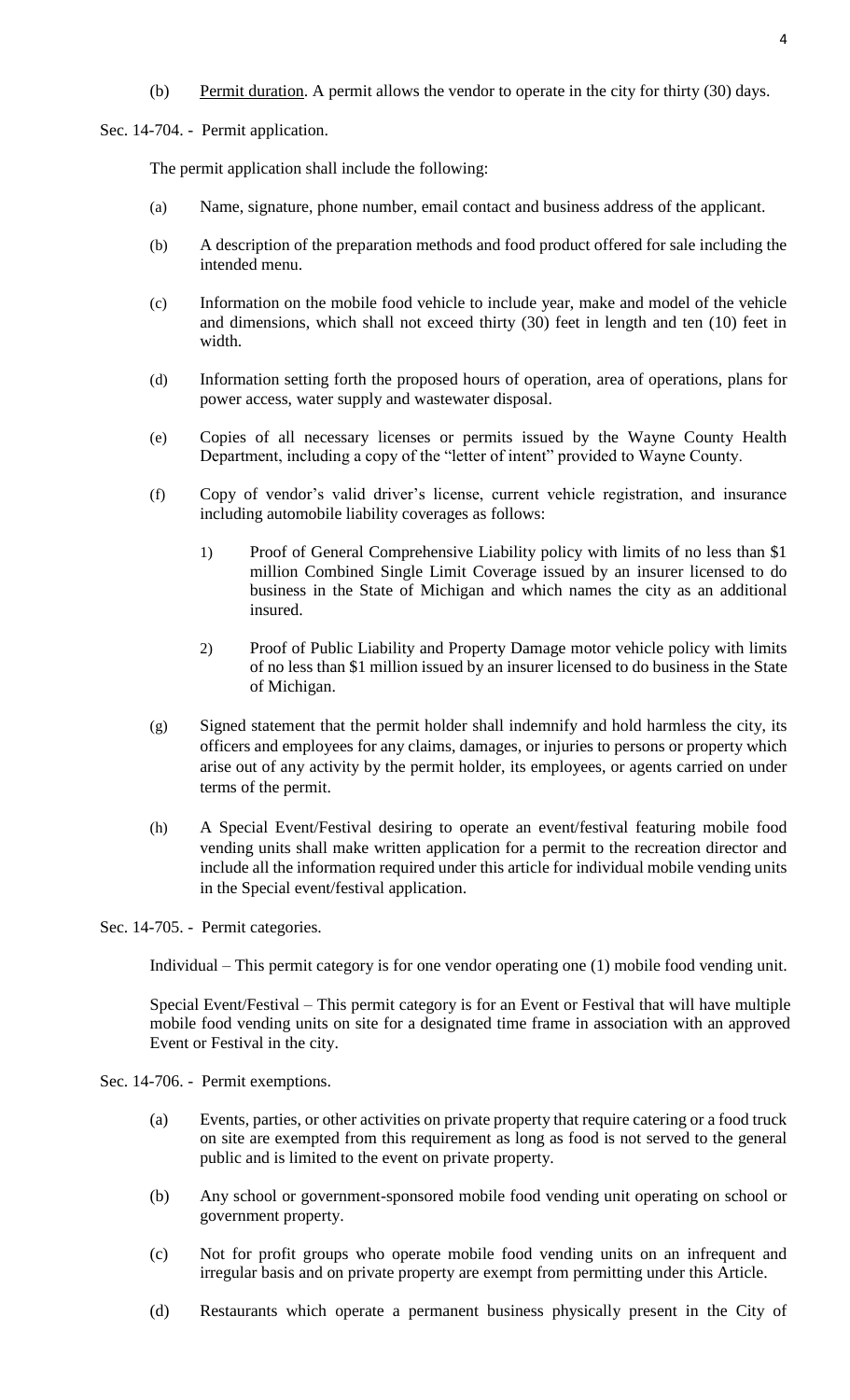Riverview are also exempt under this article while mobile vending on their own private property but they shall not subcontract or hire such vendors in an attempt to evade this article.

- (e) Authorized participants in any city-sponsored event (fair, festival, special event, civic event).
- (f) Any other event approved by the city manager, or his designee.
- (g) Groups and individuals who are exempt under this article from permitting must still receive written permission from the city manager, or his designee, before operating on public property.

#### Sec. 14-707. - Permitted Locations.

Mobile food vending units may not be parked and shall not operate within 100 feet (measured to property boundary) of any restaurant when such a restaurant is open to the public for business, unless written permission has been acquired from all restaurants within the radius. This does not apply to a restaurant, already physically present in the city on a permanent basis, from mobile vending on their own private property.

Mobile food vending units may not use public areas, street parking, or be within any right-ofway without written permission from the city manager, or his designee.

Mobile food vending units are not permitted within 500 feet (measured to property boundary) of any fair, festival, special event, or civic event, or other event with city approved community event status unless written permission from the event coordinator is obtained.

#### Sec. 14-708. - Fees.

An application for a permit under this article shall be accompanied by a fee in an amount established by resolution of the city council. There shall be no proration of fees. Fees are non-refundable once a permit has been issued by the city clerk. No fee shall be charged to a business which is on the city's tax rolls whose normal business includes the sale of food and/or beverages. No one shall hire or subcontract such vendors in an attempt to evade the provisions of this article. Special events sponsored by the city are exempt from permit fees associated with mobile food vending units if all other requirements are met.

#### Sec. 14-709. - Regulations.

Any vendor engaging in mobile food vending shall comply with the following regulations:

- (a) No operator of a mobile food vehicle shall park, stand or move a vehicle and conduct business within the areas of the city where the permit holder has not been authorized to operate. The city manager, or his designee, shall identify the streets and public areas where parking by mobile food vehicles is permitted.
- (b) The customer service area for mobile food vehicles shall be on the side of the truck that faces a curb lawn or sidewalk when parked. No food shall be prepared, sold, or displayed outside of mobile food vehicles.
- (c) All mobile food vehicle vendors shall offer a waste container for public use which the vendor shall empty at its own expense. All trash and garbage originating from the preparation of mobile food vehicles shall be collected and disposed of off-site by the operators each day. Spills of food or food by-products shall be cleaned up, and no dumping of gray water on the street or sewer is allowed.
- (d) Mobile food vendors shall comply with the city's noise ordinance, sign ordinance and all other city ordinances.
- (e) Mobile food vehicles when parked on public streets shall be parked in conformance with all applicable parking restrictions, and shall not hinder the lawful parking or operation of other vehicles.
- (f) A mobile food vehicle shall not be parked on the street overnight or left unattended and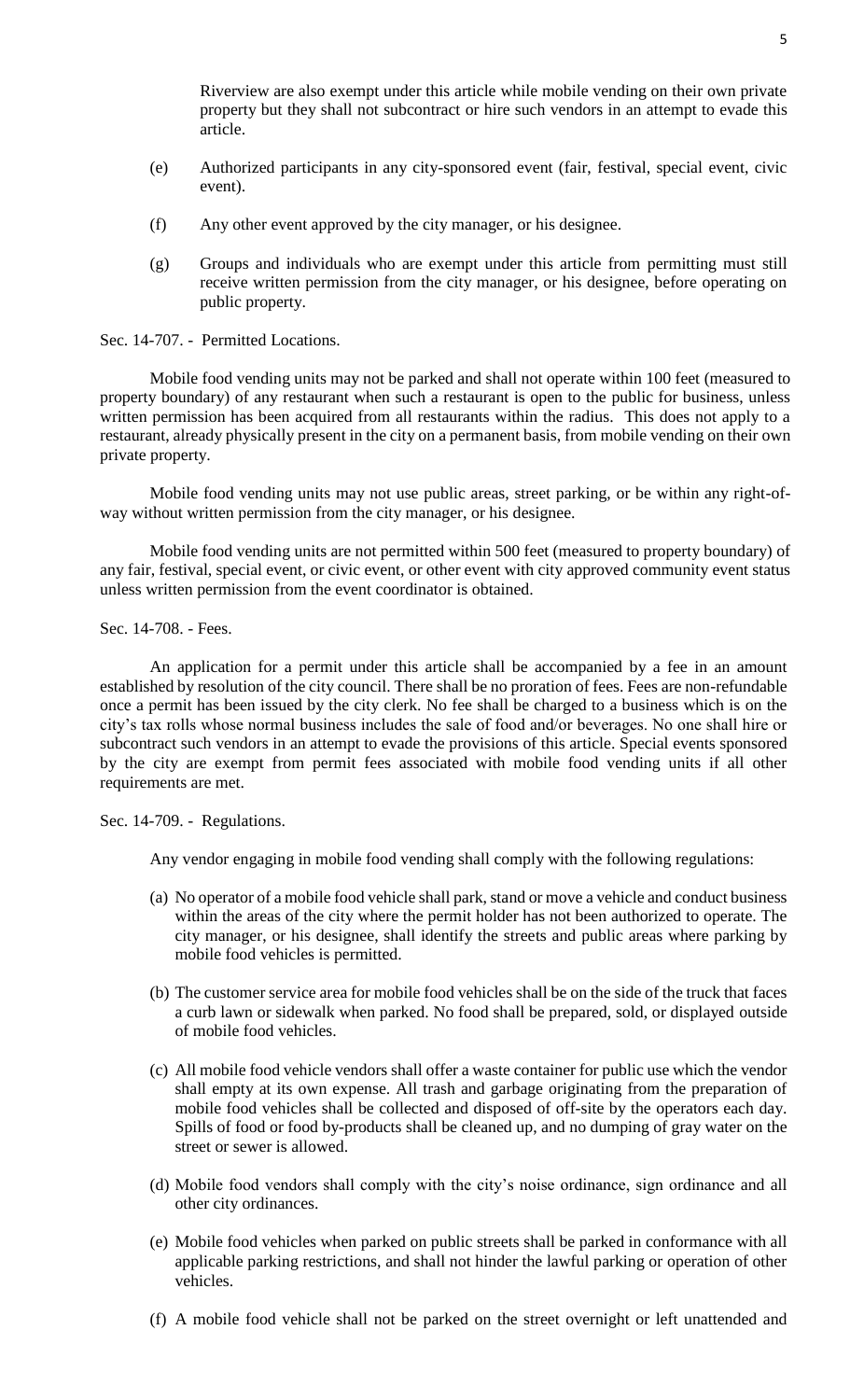unsecured at any time food is in the vehicle. Any mobile food vehicle found to be unattended shall be considered a public safety hazard and may be ticketed and impounded or towed.

- (g) A vendor shall not operate on private property without first obtaining written consent to operate from the affected private property owner. A private property owner shall not permit parking by a mobile food vehicle until a permit by the city clerk has been obtained to allow for such use.
- (h) Any power required for the mobile food vehicle located on public way shall be selfcontained and a mobile food vehicle shall not use utilities drawn from the public right-ofway. All power sources must be self-contained. No power or cable equipment shall be extended at or across any city street, alley or sidewalk.
- (i) A vendor shall not utilize any electricity or power without the written authorization of the power customer; no power cable or similar device shall be extended at or across any city street, sidewalk, or pathway.
- (j) A vendor shall not block access to city sidewalks.
- (k) A mobile food vendor may only operate the follow hours:

9:00 AM – 9:00 PM in residential areas 7:00 AM – 11:00 PM in commercial areas 6:00 AM – 11:00 PM on private property within a commercial area.

- (l) Immobilize the mobile food vending unit while operating in the city.
- (m)Not use flashing, blinking or strobe lights; all exterior lights over sixty (60) watts shall contain opaque, hood shields to direct the illumination downward.
- (n) Not use loud music, amplification devices, or any other audible methods to gain attention. Any safety hazard or excessive noise associated with the operation of a mobile food vending unit, including generators, will be addressed by the city and may result in permit revocation.
- (o) May have one portable sign that is six square feet, with no dimension greater than three feet and no height (with legs) greater than four feet, located within five feet of the unit; and under no circumstances shall such sign be placed upon the street, sidewalk or impede pedestrian and/or vehicle safety.
- (p) Not represent the granting of a permit under this article as an endorsement by the city.
- (q) Mobile food vending units are prohibited from disposing of any waste into storm drains or sanitary sewer.
- (r) Not be located so as to block or impede pedestrian or vehicular movement at any public sidewalk, roadway, driveway, approach, designated fire lane, or other means of ingress/egress not mentioned herein.
- (s) Display any licenses granted to the vendor by state, county, and city authorities.
- (t) Comply with all applicable federal, state and county regulations.

Sec. 14-710. - Other permits.

A permit obtained under this article shall not relieve any vendor of the responsibility for obtaining any other permit, or authorization required by any other ordinance, statute or administrative rule.

Sec. 14-711. - Revocation.

- (a) The city clerk shall revoke the permit of a mobile food vending unit for any of the following reasons:
	- (1) Fraud, misrepresentation or a false statement on application or in the course of operating the mobile food vending unit.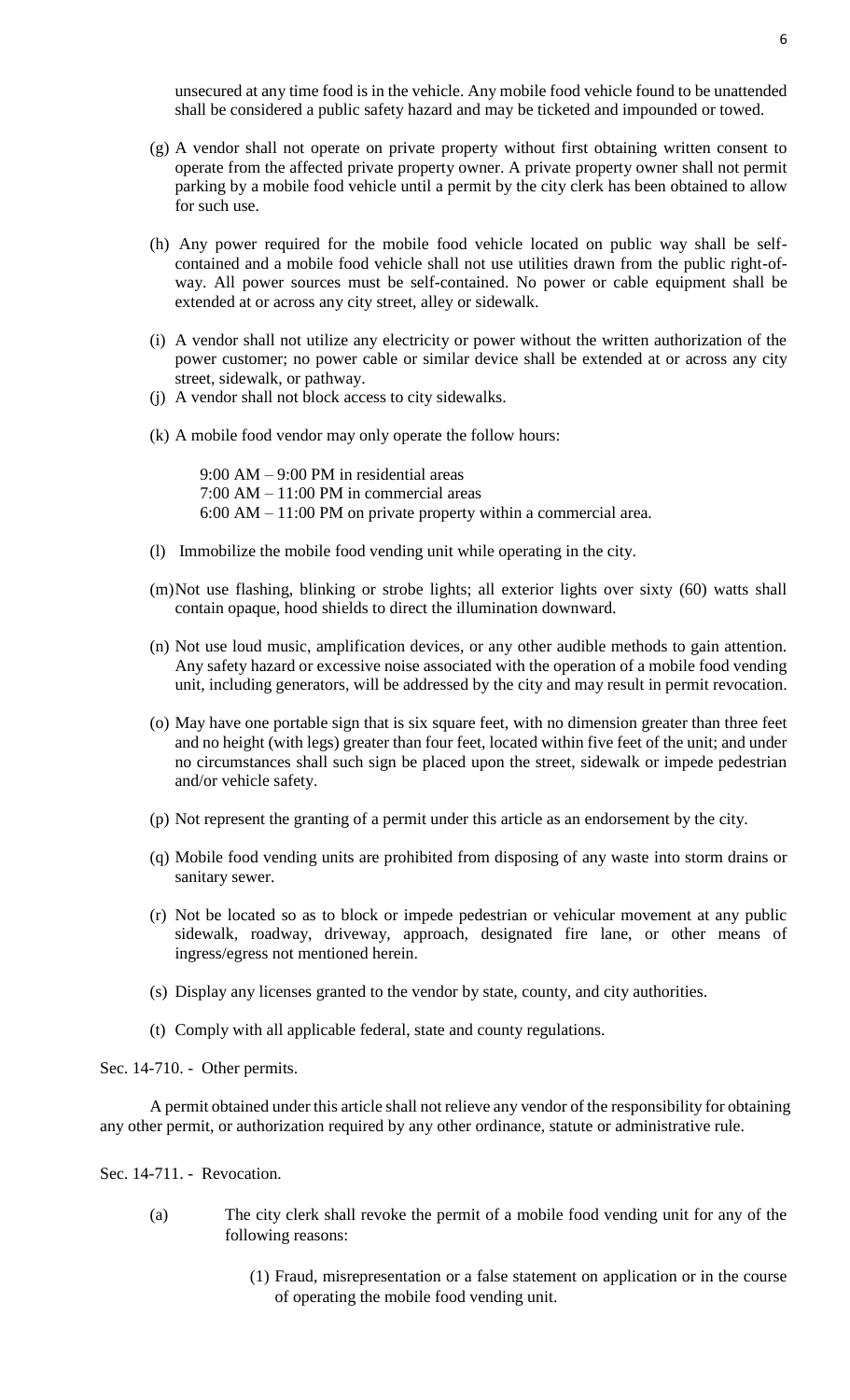- (2) Creation of a public nuisance constituting a danger to public health, safety, and welfare.
- (b) Once a permit has been issued it may be revoked, suspended or not renewed by the city clerk for failure to comply with the provisions of this article and any rules or regulations promulgated by the city. Immediately upon such revocation the permit shall become null and void and the city clerk shall provide written notice to the permit holder by certified mail to the address provided on the application. No person whose mobile food vending unit permit has been revoked shall be eligible to receive another permit within the city for one (1) year from the date of the permit revocation.

#### Sec. 14-712. - Right of appeal.

If a permit is denied, revoked or suspended by the city clerk, the applicant or holder of a permit may appeal to and have a hearing before the city manager, or his designee. The city manager, or his designee, shall make a written determination. If the city clerk's denial, revocation or suspension is upheld by the city manager, the applicant or permit holder may appeal the city manager's decision to the city council.

Sec. 14-713. - Impoundment.

Any vehicle or equipment associated with food vending that is not in compliance with this article and/or left on public property may be impounded at the owner's expense.

Sec. 14-714. - Offense and penalty.

Any permit holder operating a mobile food vending unit in violation of any provision of this article or any rules and regulations promulgated by the city shall be a civil infraction pursuant to Chapter 1-8 of the city's codified ordinances and punishable by a civil fine of not more than \$500.00 per day or occasion of offense, and shall entitle the city to have the prohibited use enjoined. Each act of violation and every day upon which a violation shall occur shall constitute a separate offense.

ARTICLE II. Penalty: A person violating this ordinance shall be punished in accordance with Section 1-8 of the Code of Ordinances of the City of Riverview, unless a different penalty is expressly provided in this ordinance.

ARTICLE III. Severability: Should any word, sentence, phrase or any portion of this Ordinance be held in a manner invalid by any Court of competent jurisdiction or by any agency having authority to do so for any reason whatsoever, such holding shall be construed and limited to such word, sentence, phrase or any portion of the Ordinance held to be invalid and shall not be construed as affecting the validity of any remaining words, sentence, phrases or portions of the Ordinance.

ARTICLE IV. Conflicting Ordinances: All prior existing ordinances adopted by the City of Riverview inconsistent or in conflict with the provisions of this Ordinance are, to the extent of such conflict or inconsistency, hereby expressly repealed.

ARTICLE V. Codification; Scrivener's Errors:

(a). Article I of this Ordinance shall be codified, and all other sections shall not be codified.

(b). The sections, divisions and provisions of this Ordinance may be renumbered or re-lettered as deemed appropriate by the Code codifier.

(c). Typographical errors and other matters of a similar nature that do not affect the intent of this Ordinance, as determined by the City Clerk and City Attorney, may be corrected with the endorsement of the City Manager, or designee, without the need for a public hearing.

ARTICLE VI. Reading and Publication: This Ordinance shall be given a first reading on March 1, 2021, shall be given a second reading on April 5, 2021, shall be adopted on April 5, 2021, and shall be published and become effective upon publication. The Clerk shall publish a summary of this ordinance and include in the publication notice that a true copy of the Ordinance can be inspected or obtained at the Clerk's office.

ADOPTED, APPROVED AND PASSED by the City Council of the City of Riverview this  $5<sup>th</sup>$  day of April, 2021.